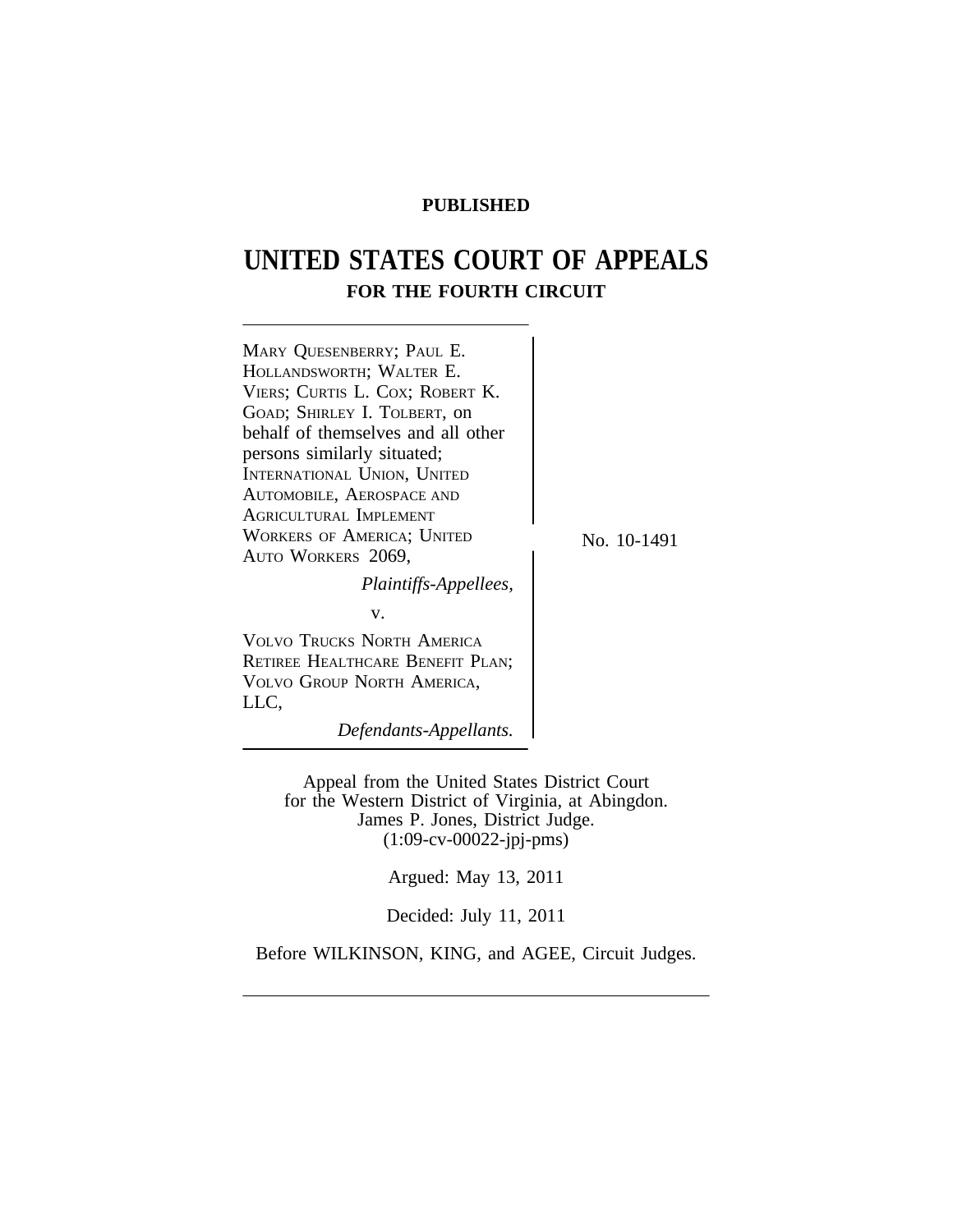Affirmed by published opinion. Judge Wilkinson wrote the opinion, in which Judge King and Judge Agee joined.

## **COUNSEL**

**ARGUED:** Thomas Joseph Bender, Matthew John Hank, LITTLER MENDELSON PC, Philadelphia, Pennsylvania, for Appellants. Julia Penny Clark, BREDHOFF & KAISER, PLLC, Washington, D.C., for Appellees. **ON BRIEF:** Kimberly M. Sanchez-Ocasio, BREDHOFF & KAISER, PLLC, Washington, D.C.; Michael Nicholson, Michael F. Saggau, Detroit, Michigan, for Appellees.

#### **OPINION**

WILKINSON, Circuit Judge:

The question in this case is whether a collective bargaining agreement permitted Volvo to make unilateral changes to the health benefits of retirees from its New River Valley assembly plant after the agreement expired. After a jury determined that the parties did not intend to grant Volvo that power, the district court ordered the restoration of any health benefits lost due to Volvo's changes and enjoined Volvo from making such modifications in the future. We conclude as a matter of law that Volvo was not permitted to make unilateral modifications to the retirees' health benefits after the expiration of the collective bargaining agreement unless it followed the mechanism agreed to by both parties in that agreement. Because Volvo did not and could not employ that mechanism in this case, we affirm.

I.

The collective bargaining agreement ("CBA") at issue here was the latest in the long history of negotiations between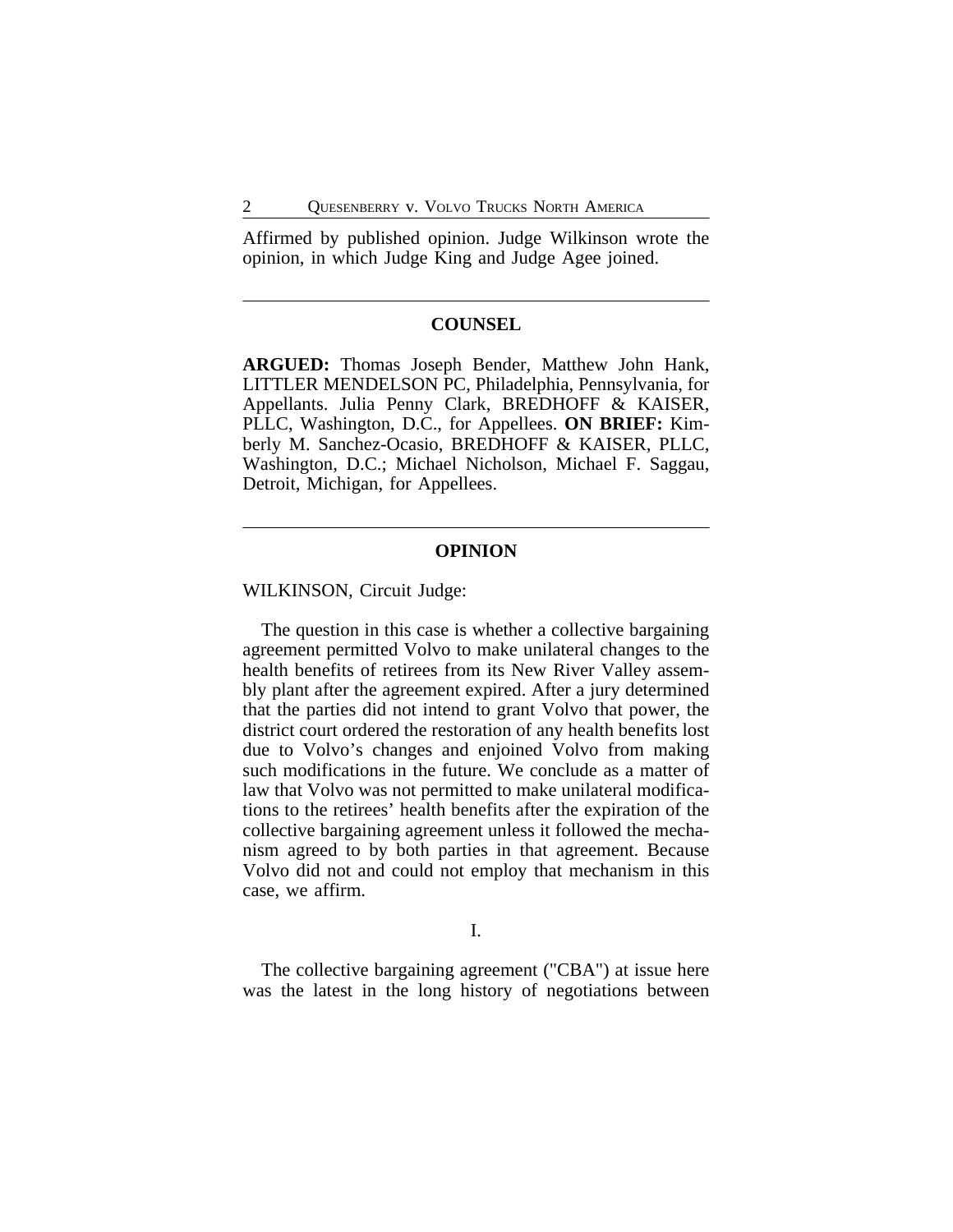Volvo Group North America, LLC ("Volvo") and the union representing workers at Volvo's New River Valley assembly plant ("NRV") in Pulaski County, Virginia. Employees and retirees from NRV have been represented by the United Automobile, Aerospace, and Agricultural Workers of America ("UAW") and UAW Local 2069 (collectively, "the Union") since the mid-1970s. Starting with the 1984 CBA and up through the 2005 CBA, each collective bargaining agreement provided that health benefits for pension-eligible employees "will be continued into retirement with [Volvo] making the full contribution." None of the agreements reserved a right for Volvo to modify retiree health benefits unilaterally. Benefits were subject to some changes, however, in subsequent bilateral agreements. Three different CBAs in the 1990s provided for health insurance coverage modifications (including both increases and decreases in benefits, such as an increase in the co-pay for prescription drugs) that applied both to active employees and to retirees.

Volvo and the Union agreed to a new collective bargaining agreement in 2005 that again provided for health benefits, both for current employees and for employees who retired in 1988 and thereafter. That agreement crystallized the health insurance coverage terms for retirees in two separate provisions of the 2005 CBA's Welfare Benefit Program, namely the Coverage and Cost paragraphs. The former stated generally that Volvo would "continue coverage under the Volvo-UAW health, dental and prescription drug programs" for retiree participants "for the duration of this Agreement."

The Cost paragraph then fleshed out some of the particulars, including the limits on Volvo's financial obligations under the Coverage paragraph. Volvo's liability for retiree health insurance expenses was limited to an average cost of \$13,606 per year for each non-Medicare-eligible retiree and \$3,292 for each Medicare-eligible retiree. To resolve the problems posed by potential costs in excess of those caps, Volvo agreed to create a Voluntary Employees' Beneficiary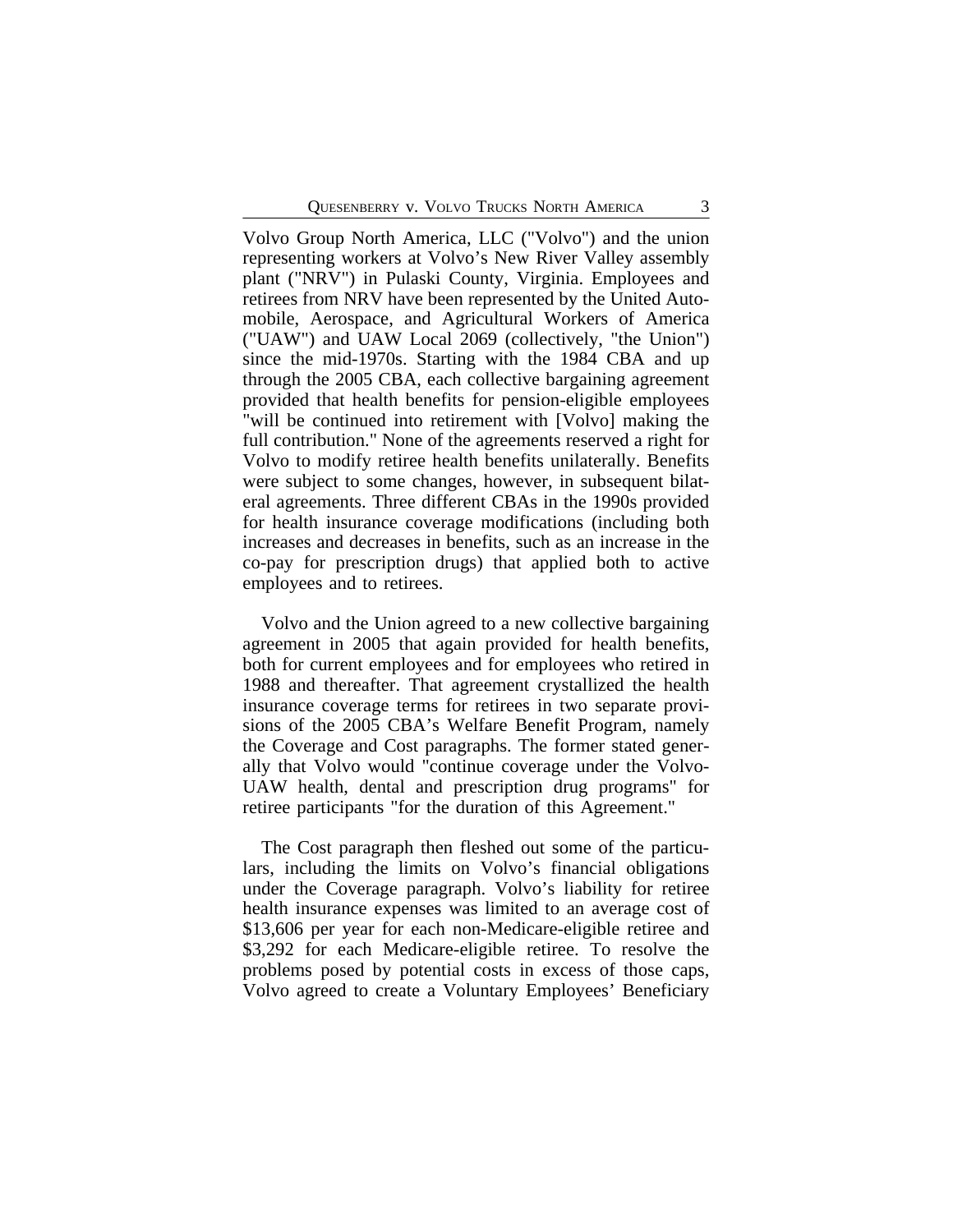Association (VEBA) trust, to which it was required to contribute a total of \$3.943 million, including \$1.585 million on the last day of the 2005 CBA's term in 2008. Of that amount, Volvo in 2005 projected that only \$400,000 would be necessary for cumulative above-cap costs until the agreement's expiration on January 31, 2008. The VEBA assets were to be held "for the exclusive purpose of paying all costs incurred by Retiree Participants under the Volvo Plan that exceed the limits set forth above."

The Cost paragraph then described a negotiated mechanism to deal with healthcare costs too burdensome even for the VEBA trust. In the event that the VEBA trust was projected to be exhausted within a calendar year, Volvo and the UAW were required to meet to discuss how to reduce healthcare costs. If those negotiations proved unsuccessful, Volvo could charge each retiree for any costs over the caps according to a formula set forth in the Cost paragraph. The provision did not specify any other relief for Volvo in the event that the costs of health benefits proved overly burdensome.

The Cost provision initially contained a durational limit like the Coverage provision, but this was deleted at the request of the UAW. Volvo later claimed that this deletion was to prevent redundancy with similar language in the Coverage provision, but a contemporaneous Volvo email did not explain the deletion under this theory. The Union, however, had requested its deletion on the grounds that such a limitation would destroy the effectiveness of the VEBA trust, which it understood to survive the expiration of the agreement.

At the start of the collective bargaining negotiations that ultimately led to the 2008 CBA, Volvo announced that it would not engage in negotiations regarding retiree health benefits and that it intended to restructure those benefits unilaterally. Volvo did not claim at that point that the VEBA trust was projected to be exhausted within one year. In response, NRV employees went on strike for approximately seven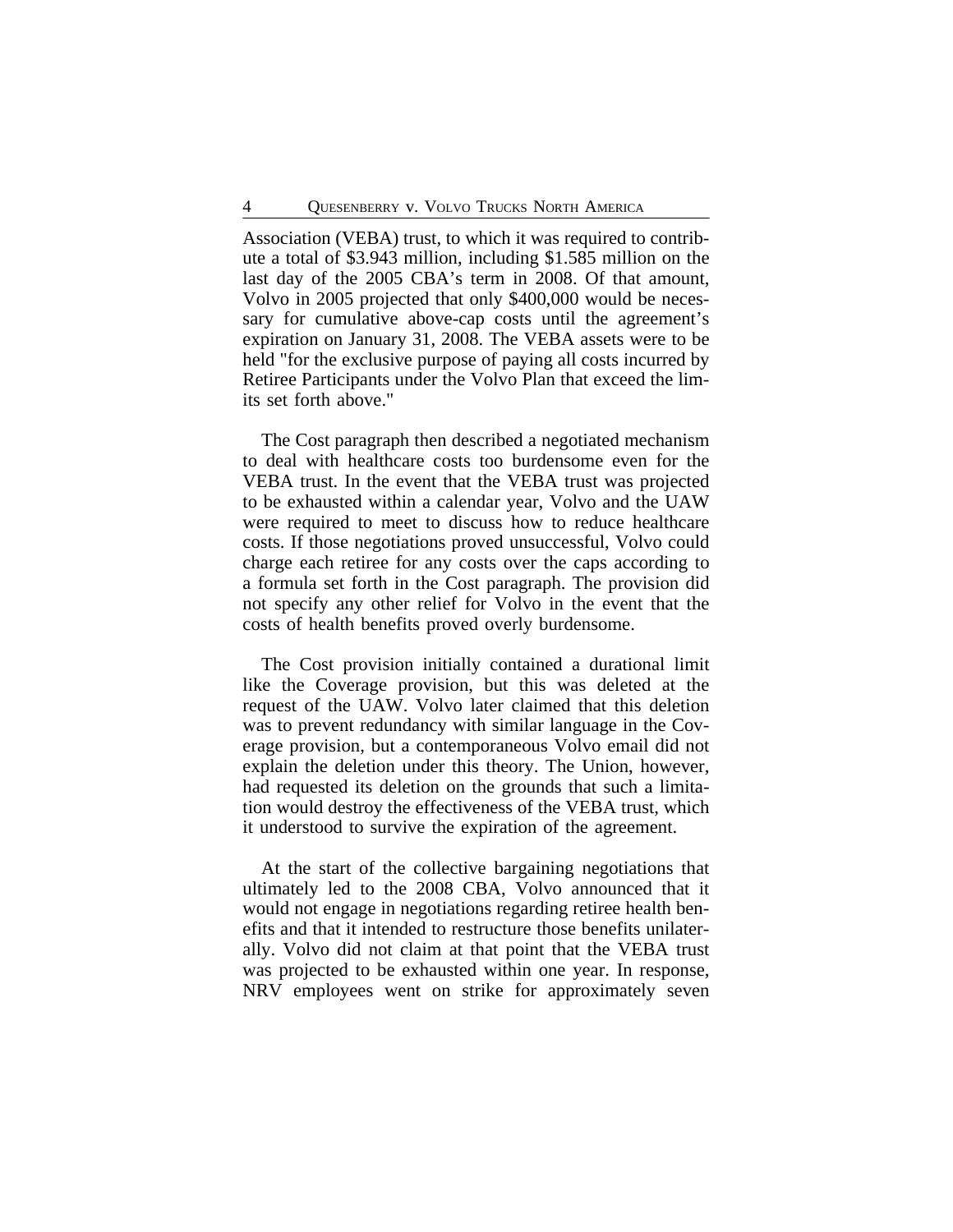weeks in early 2008, after which the parties agreed on another collective bargaining agreement on March 17, 2008. The 2008 CBA does not contain a negotiated plan of health benefits for employees who retired before March 17, 2008, and on December 31, 2008, Volvo announced that it would unilaterally restructure retiree coverage, effective March 1, 2009 for non-Medicare-eligible retirees and July 1, 2009 for Medicareeligible retirees. This restructuring included new deductibles, increased co-payments and co-insurance, and a new monthly premium for non-Medicare-eligible retirees. Volvo also terminated coverage for Medicare-eligible retirees and replaced their insurance with a \$3500 annual health reimbursement account.

On January 21, 2009, plaintiffs filed a complaint under section 301 of the Labor Management Relations Act (LMRA) and section 502(a) of the Employee Retirement Income Security Act (ERISA) on behalf of a class of several hundred retirees who had retired before the 2008 CBA's effective date. The retirees sought a permanent injunction preventing Volvo from making any unilateral modifications to retiree health benefits in the future, and an award of the health benefits the retirees would have already received but for Volvo's unilateral changes.

The district court denied Volvo's motion to strike the jury demand for the retirees' LMRA § 301 claim, concluding that it sounded in law rather than equity. The court concluded that the ERISA claim was equitable, however, and later made its own judgment on the ERISA issue under Fed. R. Civ. P. 52. After trial, the court submitted the LMRA claim to the jury to decide whether it was the joint intent of Volvo and the Union that retiree health insurance benefits could not be unilaterally changed by Volvo after the expiration of the 2005 CBA.

The jury found in favor of the retirees, and the district court entered judgment on the LMRA claim, stating that "Volvo and the Volvo Plan are hereby permanently enjoined from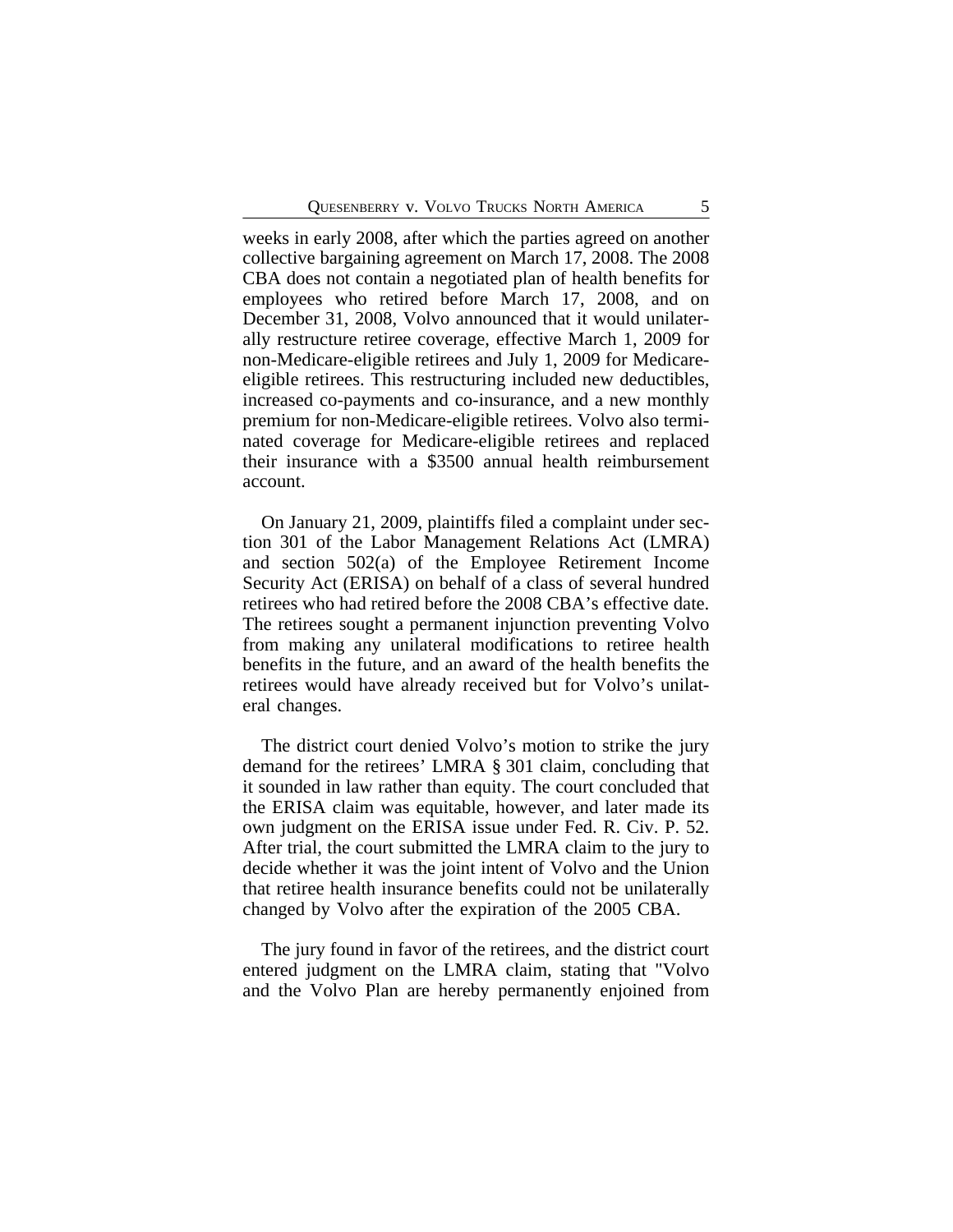unilaterally terminating or modifying the health care benefits provided to the Class and are directed and required to restore such benefits to the extent of any unilateral changes previously made." The district court later awarded the retirees attorneys' fees and ruled in their favor on the ERISA claim as well.

II.

To determine whether an employer must provide benefits to its retirees after the expiration of the relevant collective bargaining agreement, we look to the familiar foundation of contract law, namely "the parties' intent as expressed in their agreement." *Keffer v. H.K. Porter Co.*, 872 F.2d 60, 62 (4th Cir. 1989). Whether the parties intended the employer's obligation to provide benefits to survive the collective bargaining agreement therefore "is primarily a question of contract interpretation." *Dist. 29, United Mine Workers v. Royal Coal Co.*, 768 F.2d 588, 590 (4th Cir. 1985). And "as with any contract interpretation, we begin by looking at the language of the agreement for any clear manifestation of the parties' intent." *Keffer*, 872 F.2d at 62.

#### III.

Volvo strenuously argues that the language of the 2005 collective bargaining agreement unambiguously forecloses any obligation to provide retiree health benefits after its expiration. It points specifically to durational language in the Coverage paragraph as evidence of the parties' allegedly clear intent. That paragraph states in part that Volvo "will continue coverage under the [Volvo Plan] for the duration of this Agreement." Were the Cost paragraph not in the agreement, Volvo would have a compelling point. *See Royal Coal*, 768 F.2d at 592 (concluding that the durational language in the collective bargaining agreements at issue absolved the employer of its obligation to provide health benefits beyond the term of the agreements). But the view that this one phrase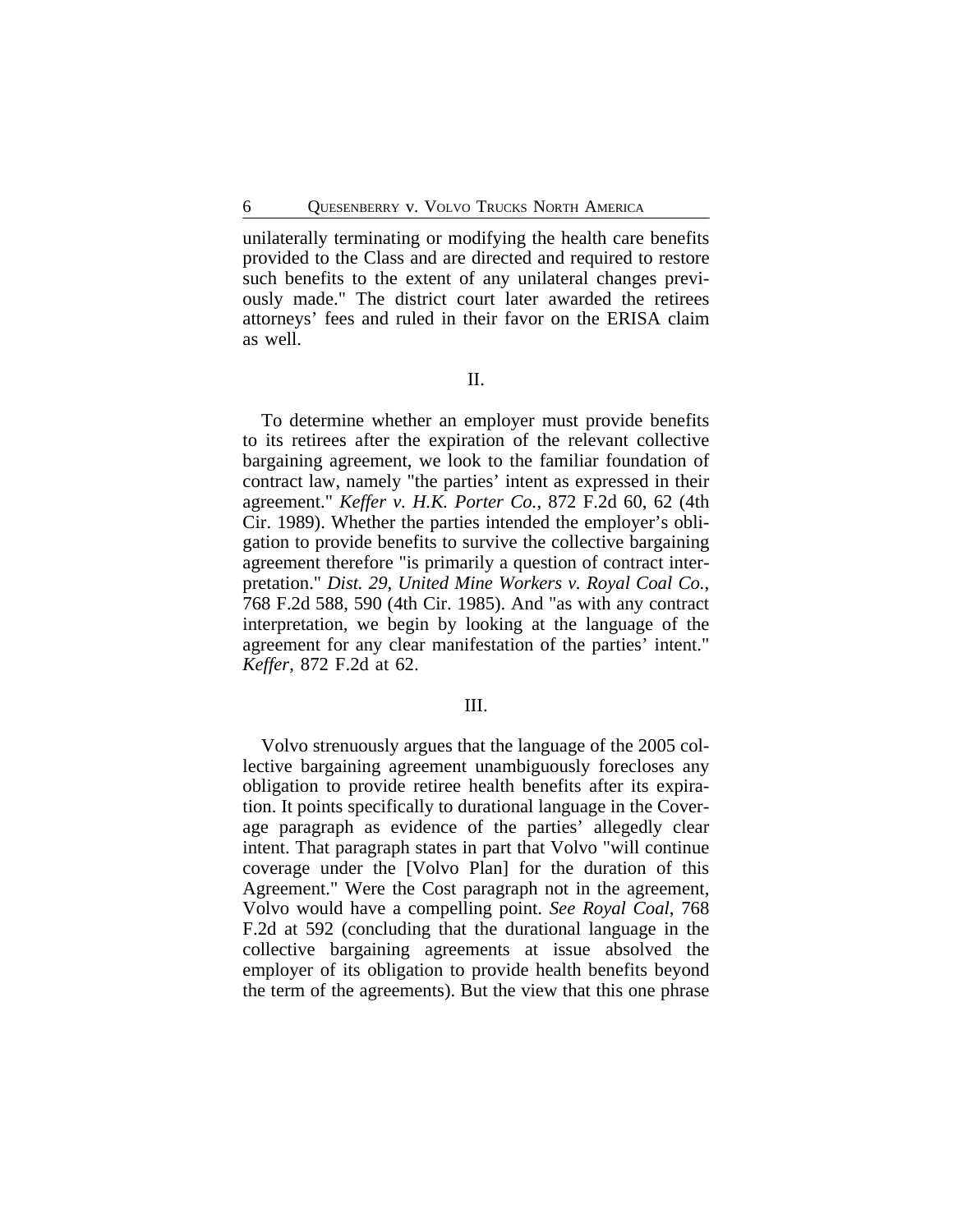in this particular collective bargaining agreement conclusively resolves the issue of when Volvo's duty to provide retiree health benefits ends faces several difficulties.

#### A.

For starters, Volvo's argument that the durational clause terminates its obligation to provide retiree health benefits fails to take account of the 2005 CBA in its entirety and the Cost paragraph in particular. We must construe contracts "as a whole," *Gresham v. Lumbermen's Mut. Cas. Co.*, 404 F.3d 253, 260 (4th Cir. 2005), and the Cost paragraph makes no sense unless it operates as a limitation on Volvo's right to modify benefits beyond the term of the agreement. Specifically, the Cost paragraph of this collective bargaining agreement contains a negotiated mechanism that explicitly limits Volvo's ability to make unilateral changes.

The Cost paragraph, which provides for the VEBA trust in order to pay for costs in excess of the agreed-upon coverage limits, allows Volvo to make one relatively minor change to retirees' health benefits under certain conditions. The only unilateral change Volvo may make is to charge the retirees a monthly premium to cover costs in excess of the agreed limits, and that premium is determined by formula. Even then, Volvo cannot make changes unless the VEBA is projected to be exhausted within one year and Volvo and the Union are unable to agree on benefits reductions to reduce the premium costs which Volvo pays for the employees.

It is almost inconceivable, however, that this negotiated mechanism would be triggered during the scope of the 2005 CBA. First of all, Volvo itself projected that the trust would not be exhausted until 2014, some nine years after an agreement that was contracted to last only three. More importantly, Volvo was required to make a \$1.585 million contribution to the VEBA on the very last day of the 2005 CBA's term. It would be almost impossible to project the VEBA to run out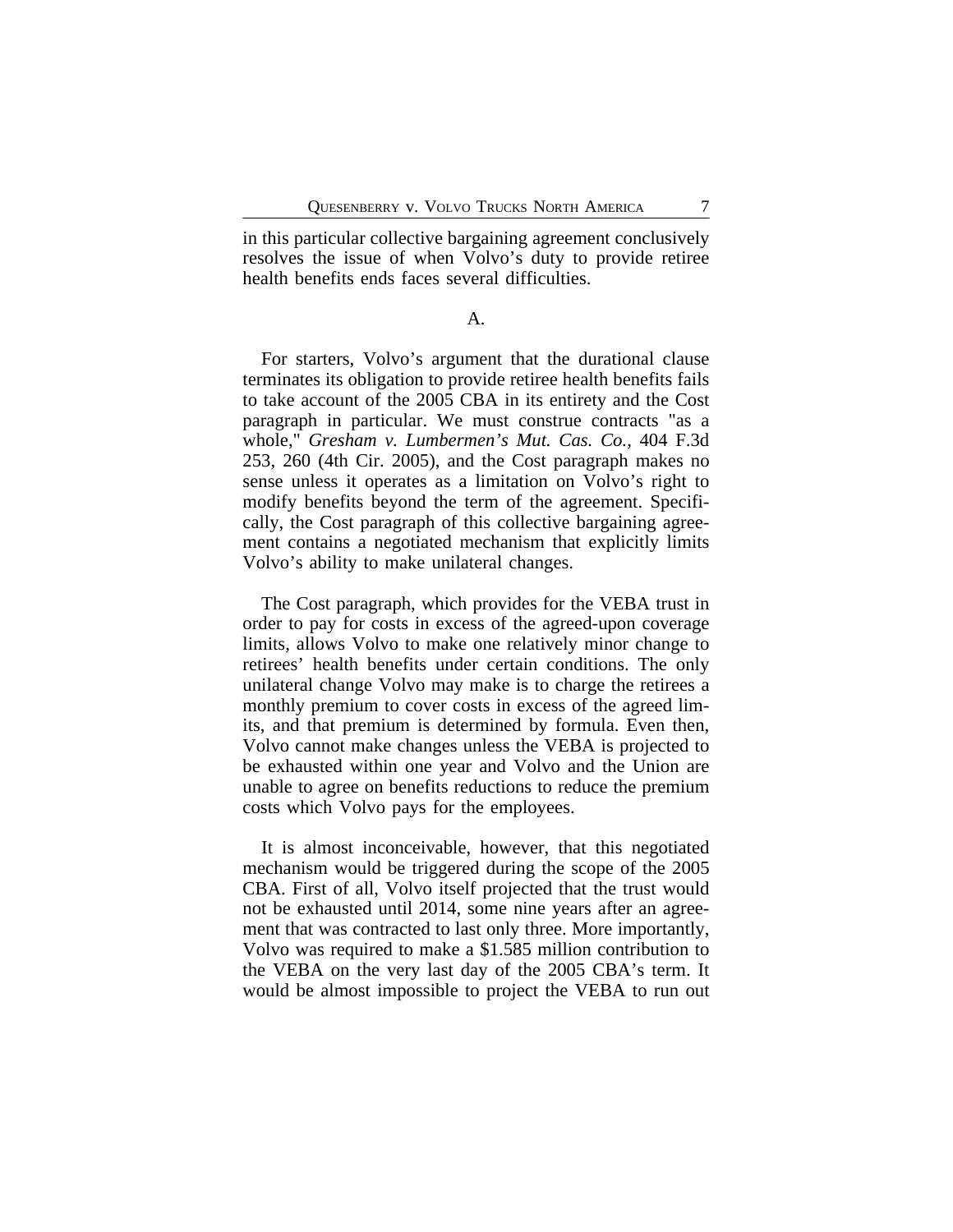during the 2005 CBA when roughly 40% of the trust's corpus was to be deposited on that final day, and Volvo does not contend that either party contemplated that unlikely scenario. To contend that the VEBA and its negotiated mechanism were good only until the expiration of the 2005 CBA thus requires an overactive imagination.

We find further support for the conclusion that the negotiated mechanism—and therefore the obligation to provide retiree health benefits—extends beyond the expiration of the 2005 CBA in the fact that the Cost paragraph, unlike the Coverage paragraph, does not contain any language that might imply a durational limitation. To the contrary, the Cost paragraph states that Volvo "will pay the cost of continued coverage under the Volvo Plan for Retiree Participants." This provision was initially drafted with the qualification that it was "for the duration of this Agreement," but the Union requested that it be removed because it would render the \$1.585 million VEBA deposit on the last day of the 2005 CBA a nullity. Volvo complied with this request, and we will not read any durational language back into this paragraph.

#### B.

Despite these difficulties, Volvo relies heavily on our decision in *District 29, United Mine Workers v. Royal Coal Co.* in its argument that the durational language in the Coverage provision is dispositive. In that case, we interpreted two sequential collective bargaining agreements which stated that "[t]he benefits provided [by the employer] shall be guaranteed *during the term of this Agreement*" by that employer. 768 F.2d at 590; *see also id.* at 591. We held that "Royal's obligation to provide health benefits and life insurance coverage to its retired and disabled coal miners . . . does not extend beyond the expiration of those Agreements." *Id.* at 592. But the *Royal Coal* CBAs contained nothing analogous to the negotiated mechanism in this agreement, which is meaningless if it does not extend past the expiration of the CBA.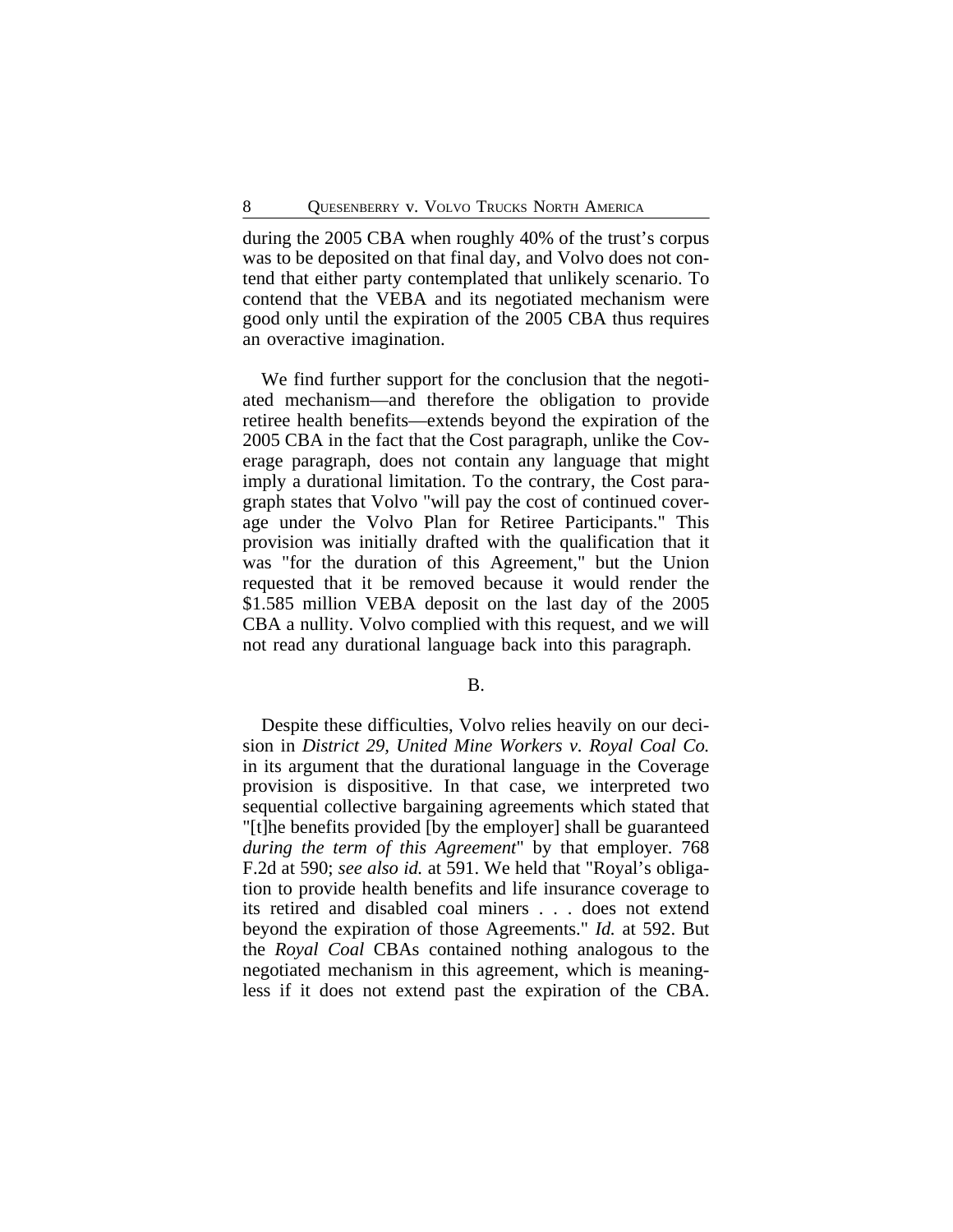*Royal Coal* thus does not control the interpretation of this contract.

The bargain that Volvo and the Union adopted in 2005 is, however, analogous to the collective bargaining agreement addressed in *Keffer v. H.K. Porter Co.* There, this Court construed an agreement that provided for retiree health benefits until those retirees were eligible for Medicare. 872 F.2d at 62. We found, not unlike in this case, that linking eligibility for those benefits to an event that would almost certainly occur after the expiration of the agreement signaled the parties' intent to continue retirement health benefits notwithstanding expiration. *Id.* at 63.

Even more importantly, we found that the parties had qualified the continuation of those benefits by stating that they would continue until the expiration date "and thereafter, subject to negotiations between the Company and the Union." *Id.* We noted the effect of this language was that "while the benefits continue 'thereafter,' the parties may renegotiate to alter them or perhaps eliminate them altogether. But such action requires bilateral participation in the alteration or elimination of the benefits; it does not allow for unilateral action as Porter contends." *Id.*

The 2005 collective bargaining agreement between Volvo and the Union produced just this sort of arrangement. Modifications to retiree health benefits are permissible, even without the consent of each retiree. But Volvo cannot modify or terminate those benefits unless the conditions set forth in the Cost paragraph are met. In particular, Volvo must wait until the VEBA trust is projected to be exhausted within one year, and then must negotiate a plan with the Union to bring health costs down. Only if those negotiations fail or if the Union refuses to bargain may Volvo modify retiree health benefits by charging the retirees for excess healthcare costs according to a formula already determined by the parties in the 2005 CBA. Because none of those conditions were even plausibly